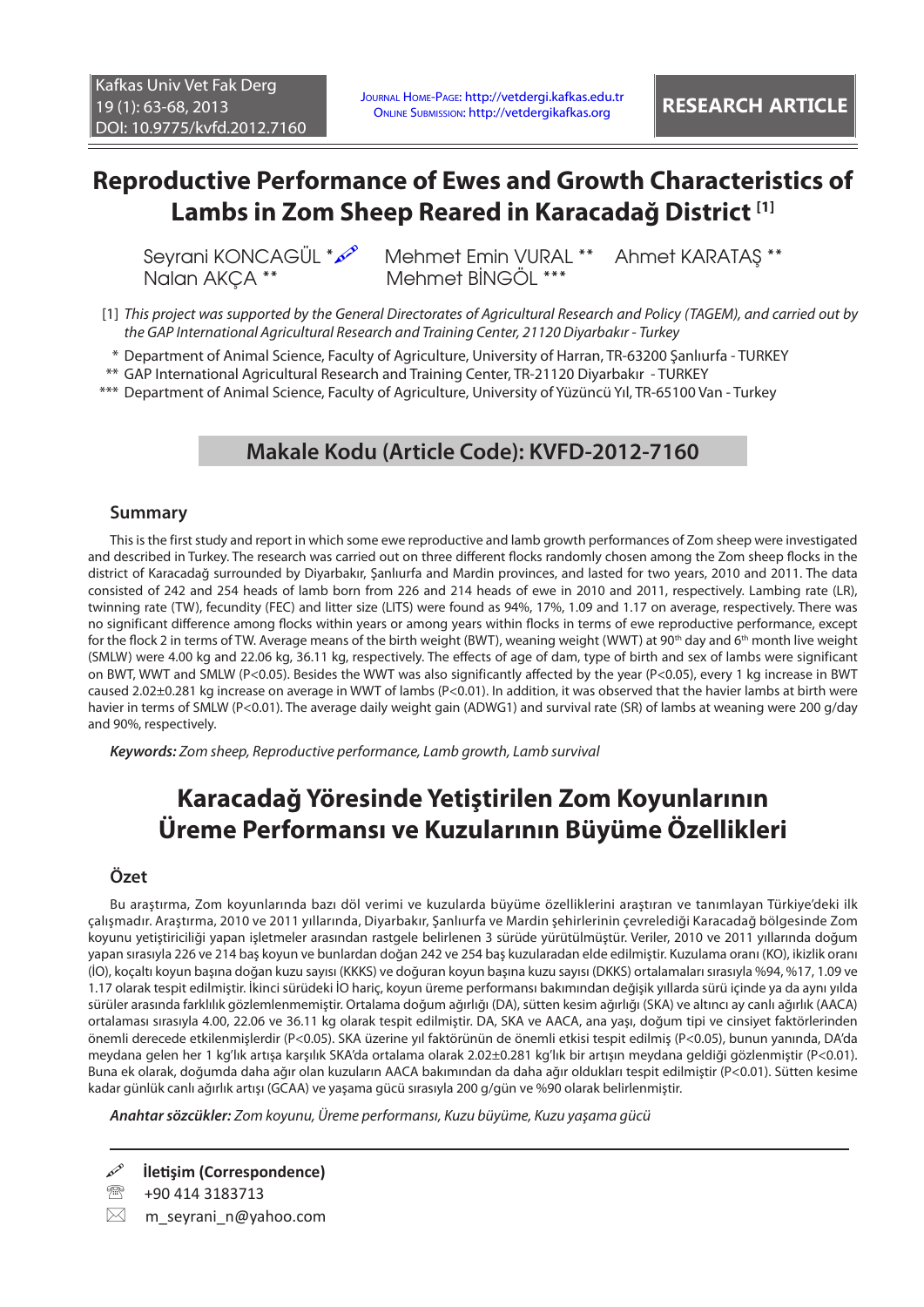### **INTRODUCTION**

During the past 50 years, it has been a loss in livestock genetic resources in Turkey due possibly to reason that the economic, social and environmental developments in animal husbandry have caused to decrease in quantity of native breeds of animals by replacing them with high producing breeds. On the other hand, the native breeds are well adapted to harsh environmental conditions and continue to maintain their presence and to produce milk, meat and wool with little care and inputs<sup>1</sup>[.](#page-5-0)

Protection of genetic resources of indigenous breeds of animals is important for the future creation of new types and necessary genetic material for the concerns that may arise in the future due to environmental conditions. In addition, examination and evaluation of the infrastructure of the traditional sheep breeding are important for breeding prog-rams<sup>2</sup>[.](#page-4-0)

From this point of view, it is necessary to identify and describe our native genetic resources of the nation, such as fat tailed Zom sheep intensly raised by farmers in Karacadağ district surrounded by Şanlıurfa, Diyarbakır and Mardin provinces. This sheep was first identified and described, and its morphological characteristics were reported<sup>3</sup> based on the results of a project supported by General Directorate of Agricultural Researches and Politics (GDARP). They reported that average live weights, wither heights and body lengths of mature males and females of this sheep were 71.7±2.67 kg and 48.8±0.57 kg, 77.1±2.01 cm and 68.3±0.43 cm, 65.4±1.16 cm and 60.3±0.25 cm, respectively. Given the climate and geographical condition of the region, Zom sheep has an ability of grazing in the stepped, arid and rocky areas.

The GDARP have also started a new project in the year of 2011 for the purpose of genetic improvement of Zom sheep in farmer conditions. Some of the main goals of that project are to improve ewe reproductive performances, lamb survival rate and some growth characteristics of lambs. Reproductive performance of a ewe is determined by several components; such as fertility, litter size and lamb survival<sup>4</sup>. In addition, productivity and profitability of a sheep enterprise are highly influenced by number of lambs weaned per breeding ewe than any other trait<sup>5</sup>. If selective breeding for ewe reproductive performance, lambs' growth and survival rate until weaning are to be implemented into a selection program, then it is necessary to identify the amount and direction of the effects of environmental factors on these traits.

Therefore, the main objectives of the present study are to investigate the reproductive performance of Zom ewes and some growth characteristics and survival rate of Zom lambs, and to explore the effects of environmental factors on these traits in farmer conditions.

## **MATERIAL and METHODS**

#### *Location and Management*

Generaly in this region, the flocks consist of 50 to 250 heads of sheep. Matings are started in July and lasted at the end of August and ram/ewe rate is generally 1/25 during this period. The ewes are not provided any additional feed supplemets before or during the matings but the rams are provided crushed barley and lentil hay beside pasture starting 10 days prior to the matings. The rams stay in the flocks during the mating period. During the time this research was carried out, the ewes were also given crushed barley and lentil hay and sometimes mixed feed during 30 days before lambing. The lambings are occured generally at night and in primitive conditions of the farms. As a general practise in this region, ewes and her lamb(s) were transfered to a stall prepared in the sheep barn right after lambing. Then, a little milk from mother at first is discarged and ensured the lamb suckles its mother within 2 h. After ten days the ewes and their lams were kept in this place, they were transferred to a common holding pen in which the other ewes are kept. The lambs are kept with their mothers for about 30 days after lambing, then the ewes and lambs are seperated and gathered together 1 to 2 hours in each morning and evening for suckling for about 2 months. The lambs are weaned around 90 days after lambing and given crushed barley and wheat, lentil hay and wheat straw starting from about 3 weeks after lambing and taken to pasture starting at the end of March.

The animals included in the study were consisted of Zom sheep and lambs born in 2010 and 2011 in three flocks randomly chosen among the Zom sheep flocks in Çınar County in the district of Karacadağ surrounded by Diyarbakır, Şanlıurfa and Mardin provinces. The data were belonged to 242 and 254 Zom lambs born from 226 and 214 ewes in 2010 and 2011, respectively. In the first year, the lambing started on the 27<sup>th</sup> day of December in 2009 and ended on 28<sup>th</sup> day of February in 2010, and in the second year the lambing started on the 17<sup>th</sup> day of November in 2010 and ended on 7<sup>th</sup> day December in 2010.

#### *Reproductive Traits of Ewes*

Reproductive traits of ewes in this study were lambing rate (LR), infertility rate (IR), single lambing rate (SLR), twinning rate (TW), fecundity (FEC) and litter size (LITS) and calculated as:

 $LR =$  the number of ewes lambed/the number of ewes in the flock

 $IR =$  the number of ewes not lambed/the number of ewes in the flock

 $SLR =$  the number of ewes with single live lamb/the number ewes lambed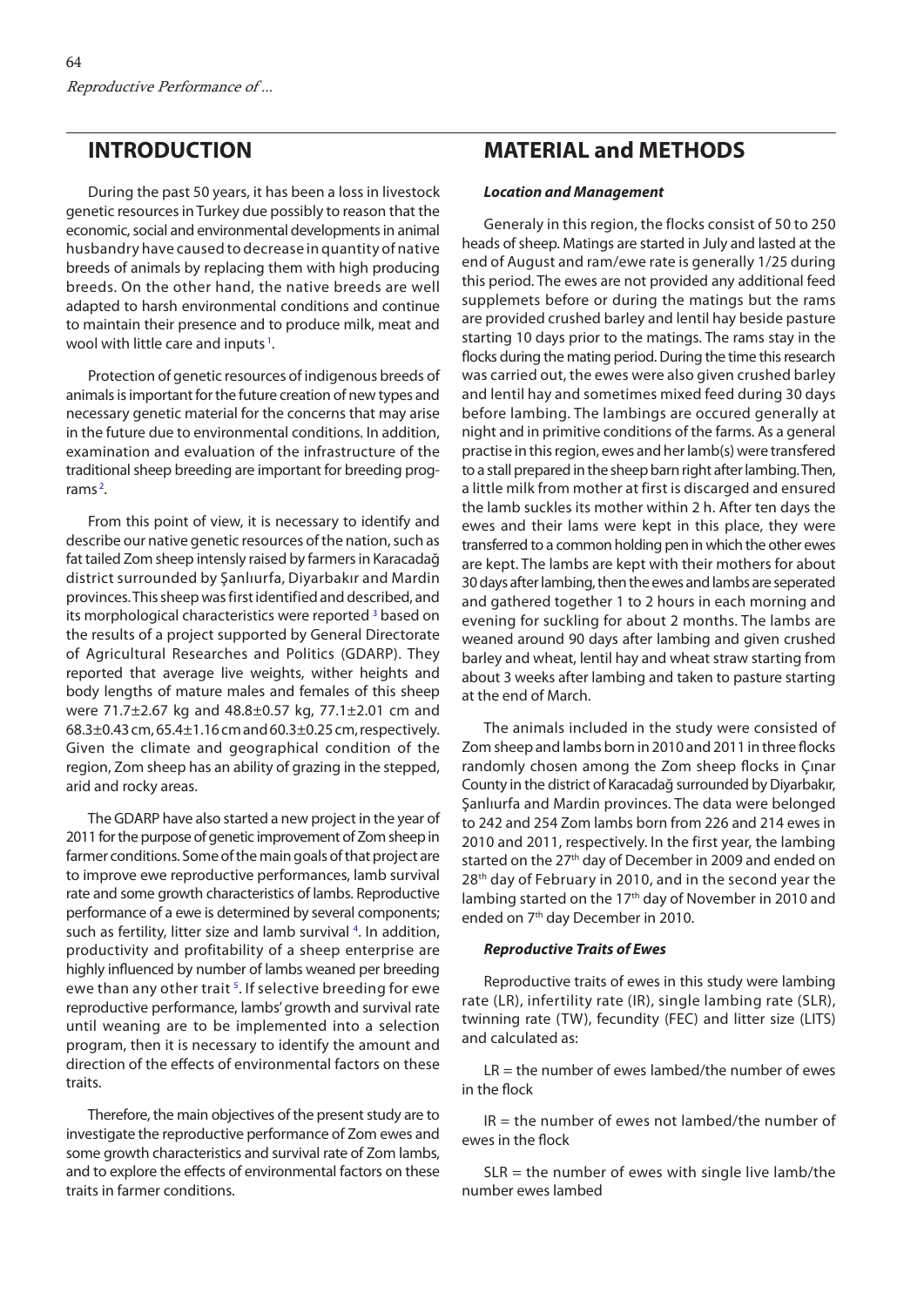$TR =$  the number of ewes with twin live lambs/the number ewes lambed

FEC = the number of live lambs/the number of ewes in the flock

LITS = the number of live lambs/the number of ewes lambed

#### *Lambs Growth and Survival Traits*

The lambs are weighed using a scale with 50 g sensitivity and ear tagged within 12 h after the lambing and recorded as birth weight (BWT), and their live weights were measured and recorded every 30 days until they were about six months of age. Weaning weights (WWT) and sixth month live weights (SMLW) were adjusted to 90-day and 180-day of age, respectively, and average daily weight gains (ADWG1) from birth to weaning, and from weaning to six months of age (ADWG2) were calculated and used in the analysis. The survival rate (SR) was calculated as the ratio of the number of live lambs at weaning to the number of live lambs at birth.

#### *Statistical Analysis*

The analyses were carried out using SAS<sup>6</sup> statistical package program where LSMEANS statement with Tukey-Kramer multiple comparison test option was included in the analysis. The effects of year, sex, age of dam and type of birth of lambs were included in the model. BWT was also included in the analyses of WWT and SMLW as a covariate. Based on the preliminary analysis, the effect of flock was not significant on any growth traits in the study, thus this effect was excluded from the model. Pairwise t-test  $^7$  was used to test the SR of lambs and the significance of differences among the reproductive performences of the ewes between years within flocks and between flocks within years.

### **RESULTS**

The reproductive performance of Zom ewes are given in *Table 1*. There was no significant differences between years within flock in terms of LR, IO, FEC and LITS. The only significant difference was observed between years in TW and/or SLR in the flock 2 due might be to improved management within the flock from 2010 to 2011 (P<0.05). The lambing rate (LR), twining rate (TW), fecundity (FEC) and litter size (LITS) were 94%, 17%, 1.09 and 1.17 lambs on average, respectively.

The least square means and standard errors of BWT, WWT and SMLW are shown in *[Table 2](#page-3-0)*. The overall BWT, WWT and SMLW were 4.00, 22.06 and 36.11 kg, respectively. The significant effects of the all the factors, except year effect, were observed on BWT, WWT and SMLW (P<0.05). Single born and male lambs are havier than twin born lambs and female lambs in terms of BWT, WWT and SMLW (P<0.05), respectively. The ewes at first lambing (2 years old ewes) produced lighter lambs at birth than those at second or more lambing (P<0.05). However, at weaning, the lambs born from modarate age of dam (3, 4 or 5 years old) were havier than those born from young or older dams (2 or 6 years old) (P<0.05) while in terms of SMLW the only significant difference was observed between 2 and 4 years old dams (P<0.05). The effect of year was significant only on WWT (P<0.05) that the lams born in 2010 were havier then those born in 2011. WWT and SMLW were also affected from the variation among the BWT that, on average, every 1 kg increase in BWT caused 2.02±0.281 and 2.26±0.502 kg increase in WWT and SMLW, respectively  $(P<0.01)$ .

SR, ADWG1 and ADWG2 are presented in *[Table 3.](#page-3-0)* The overall mean of SR was 90% and there was no significant difference between the sexes. However, SR was significantly affected from the type of birth, age of dam and year (P<0.05). The single born lambs have higher (91%) survival rate than twin born lambs (85%) (P<0.05). Lambs born from young or old dams (2 or 6 years old) have higher SR than those born from moderate age of dam (3, 4 and 5 years old) (P<0.05). The significant difference was observed also between the years 2010 (86%) and 2011 (93%) (P<0.05). This might be the result of improved management and feeding conditions in 2011 comparing to the year 2010. According to these results, the Zom lambs have quite high survival rate at farmer condition.

| <b>Table 1.</b> Reproductive performance of Zom sheep                                                                                                                                        |                  |                  |                    |                    |                    |                  |                |  |  |  |  |
|----------------------------------------------------------------------------------------------------------------------------------------------------------------------------------------------|------------------|------------------|--------------------|--------------------|--------------------|------------------|----------------|--|--|--|--|
| Tablo 1. Zom koyunlarının üreme performansı                                                                                                                                                  |                  |                  |                    |                    |                    |                  |                |  |  |  |  |
| <b>Traits</b>                                                                                                                                                                                | <b>Flock 1</b>   |                  | Flock 2            |                    | Flock 3            |                  |                |  |  |  |  |
|                                                                                                                                                                                              | 2010             | 2011             | 2010               | 2011               | 2010               | 2011             | <b>Overall</b> |  |  |  |  |
| Lambing %                                                                                                                                                                                    | 95 <sup>a1</sup> | 91 <sup>a1</sup> | $96^{a1}$          | 95 <sup>a1</sup>   | 94 <sup>a1</sup>   | 91 <sup>a1</sup> | 94             |  |  |  |  |
| Infertility %                                                                                                                                                                                | 5 <sup>a1</sup>  | ga1              | 4 <sup>a1</sup>    | 5 <sup>a1</sup>    | 6 <sup>a1</sup>    | Q <sub>a1</sub>  | 6              |  |  |  |  |
| Single Lambing %                                                                                                                                                                             | 88 <sup>a1</sup> | 86 <sup>a1</sup> | 90 <sup>a1</sup>   | 77b1               | 83 <sup>a1</sup>   | 75 <sup>al</sup> | 83             |  |  |  |  |
| Twinning %                                                                                                                                                                                   | 12 <sup>al</sup> | $14^{a1}$        | $10^{a1}$          | $23^{b1}$          | 17 <sup>a1</sup>   | 25 <sup>a1</sup> | 17             |  |  |  |  |
| Fecundity                                                                                                                                                                                    | 1.07a1           | 1.04a1           | 1.06 <sup>a1</sup> | 1.16 <sup>a1</sup> | 1.10 <sup>a1</sup> | 1.14a1           | 1.09           |  |  |  |  |
| <b>Litter Size</b>                                                                                                                                                                           | 1.13a1           | 1.14a1           | 1.10 <sup>a1</sup> | 1.23a1             | 1.17a1             | 1.25a1           | 1.17           |  |  |  |  |
| <sup>a,b</sup> Years with different letter are significantly different within flocks (P<0.05), <sup>1,2</sup> Flocks with different number are significantly different within years (P<0.05) |                  |                  |                    |                    |                    |                  |                |  |  |  |  |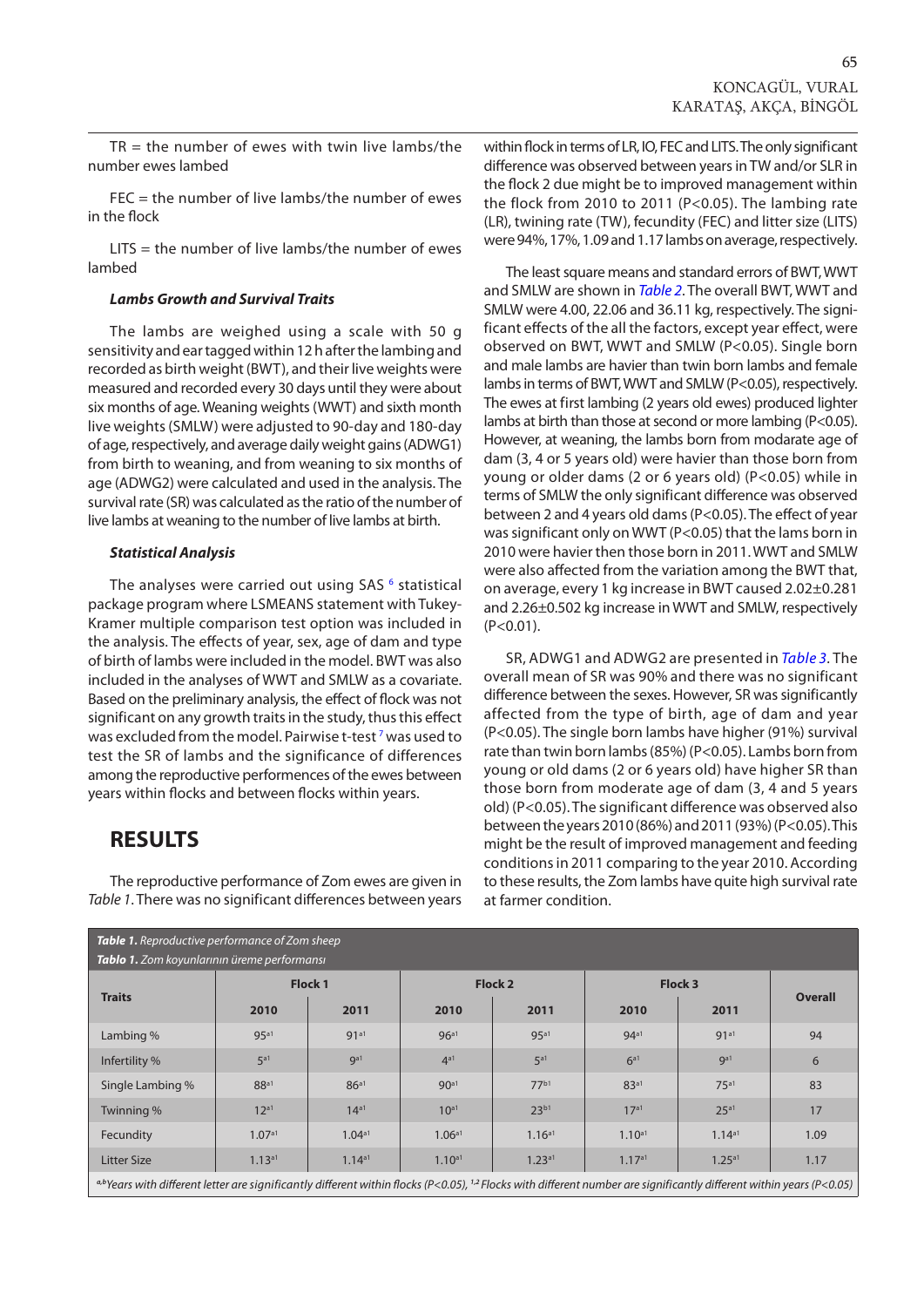<span id="page-3-0"></span>*Table 2. Least square means of birth weight (BWT), weaning weight (WWT), six month live weight (SMLW) and their standart errors in Zom sheep Tablo 2. Zom koyunlarında, doğum ağırlığı (DA), sütten kesim ağırlığı (SKA), altıncı ay canlı ağırlığı (AACA)'nın en küçük kareler ortalamaları ve standart hataları*  **Factors BWT WWT SMWT Year N X±Sx Min Max CV% N X±Sx Min Max CV% N X±Sx Min Max CV%** 2010 | 242 | 4.0±0.06 | 2.1 | 7.7 | 19 | 208 | 24.1±0.35ª | 14.1 | 40.0 | 20 | 59 | 36.3±0.95 | 22.0 | 52.4 | 17 2011 | 254 | 4.0±0.05 | 2.2 | 6.2 | 20 | 237 | 21.8±0.32<sup>b</sup> | 11.0 | 39.1 | 23 | 236 | 37.4±0.50 | 18.4 | 57.0 | 20 **Type of Birth** Single | 379 | 4.4±0.04ª | 2.1 | 7.7 | 18 | 346 | 24.4±0.25ª | 12.2 | 40.0 | 20 | 213 | 38.0±0.60ª | 18.4 | 57.0 | 19 Twin  $\parallel$  117  $\parallel$  3.6 $\pm0.07^{\rm b}$   $\parallel$  2.2  $\parallel$  5.6  $\parallel$  17  $\parallel$  99  $\parallel$  21.5 $\pm0.47^{\rm b}$   $\parallel$  11.0  $\parallel$  32.8  $\parallel$  23  $\parallel$  82  $\parallel$  35.7 $\pm0.80^{\rm b}$   $\parallel$  22.6  $\parallel$  52.5  $\parallel$  18 **Age of Dam** 2 57 3.7±0.09ª 2.2 5.6 18 55 21.0±0.53ª 11.0 33.1 22 48 35.0±0.83ª 22.0 48.9 17 3 145 4.0±0.06b 2.1 6.2 20 130 24.0±0.36b 14.2 37.3 19 94 37.6±0.69ab 23.7 54.5 17 4 200 4.0±0.06b 2.3 7.7 20 174 24.8±0.38b 11.7 40.0 20 91 38.7±0.74b 18.4 57.0 20  $5 \qquad$   $\mid$   $77 \mid$   $4.1\pm 0.08^{\mathrm{b}} \mid$   $2.8 \mid$   $5.9 \mid$   $17 \mid$   $69 \mid$   $23.8\pm 0.47^{\mathrm{b}} \mid$   $12.4 \mid$   $39.1 \mid$   $23 \mid$   $51 \mid$   $37.5\pm 0.87^{\mathrm{ab}} \mid$   $24.2 \mid$   $53.0 \mid$   $18$ 6≤  $\mid$  17  $\mid$  4.2±0.13 $^{\rm b}$   $\mid$  3.1  $\mid$  5.5  $\mid$  14  $\mid$  17  $\mid$  21.4±0.83 $^{\rm a}$   $\mid$  14.5  $\mid$  29.9  $\mid$  20  $\mid$  11  $\mid$  35.5±1.72 $^{\rm ab}$   $\mid$  30.8  $\mid$  47.3  $\mid$  14 **Sex** Male | 236 | 4.2±0.05ª | 2.1 | 7.7 | 20 | 211 | 23.8±0.34ª | 11.0 | 40.0 | 23 | 150 | 40.2±0.66ª | 18.4 | 57.0 | 18 Female 260 3.8±0.05b 2.2 6.2 18 234 22.1±0.36b 12.9 39.1 20 145 33.5±0.66b 22.6 51.6 14 **BWT** -- -- -- -- -- -- 2.02±0.281\* -- -- -- -- 2.26±0.502\* -- -- -- **Overall** 496 4.0±0.04 2.1 7.7 19 445 22.1±0.26 11.0 40.0 22 295 36.1±0.42 18.4 57.0 19 N: number of lambs; Min: minimum value; Max: maximum value; CV%: coefficient of variataion; <sup>a,bc</sup>Means with different letter within traits and factors are

*significantly different (P<0.05), \* P<0.01*

*Table 3. Least square means and standart errors of average daily weight gain from birth to weaning (ADWG1) and from weaning to six month of age (ADWG2) with survival rate of lambs (SR) from birth to weaning in Zom lambs*

*Tablo 3. Zom kuzuların doğumdan sütten kesime kadar (GCAA1) ve sütten kesimden altıncı ay yaşa kadar (GCAA2) günlük canlı ağırlık atışlarının en küçük kareler ortalamaları ve standart hataları ile sütten kesime kadar yaşama gücü (YG)*

| <b>Factors/Levels</b>                                                                                                                                                       |                | ADWG1 |                                |                  | ADWG2 |                                |  |  |
|-----------------------------------------------------------------------------------------------------------------------------------------------------------------------------|----------------|-------|--------------------------------|------------------|-------|--------------------------------|--|--|
|                                                                                                                                                                             |                | N     | $X \pm Sx$                     | <b>SR</b>        | N     | $X \pm S X$                    |  |  |
| Overall                                                                                                                                                                     |                | 445   | $0.200 \pm 0.003$              | 90               | 295   | $0.165 \pm 0.007$              |  |  |
| Year                                                                                                                                                                        | 2010           | 208   | $0.222 \pm 0.004$ <sup>a</sup> | 86 <sup>a</sup>  | 59    | $0.156 \pm 0.008$ <sup>a</sup> |  |  |
|                                                                                                                                                                             | 2011           | 237   | $0.196 \pm 0.004^b$            | 93 <sup>b</sup>  | 236   | $0.177 \pm 0.004^b$            |  |  |
| <b>Type of Birth</b>                                                                                                                                                        | Single         | 346   | $0.225 \pm 0.003$ <sup>a</sup> | 91 <sup>a</sup>  | 213   | $0.163 \pm 0.005$              |  |  |
|                                                                                                                                                                             | Twin           | 99    | $0.193 \pm 0.005^{\text{b}}$   | 85 <sup>b</sup>  | 82    | $0.169 \pm 0.007$              |  |  |
| Sex                                                                                                                                                                         | Male           | 211   | $0.217 \pm 0.004$ <sup>a</sup> | 89               | 150   | $0.196 \pm 0.006^a$            |  |  |
|                                                                                                                                                                             | Female         | 234   | $0.200 \pm 0.004^b$            | 90               | 145   | $0.136 \pm 0.006^b$            |  |  |
| Age of Dam                                                                                                                                                                  | $\overline{2}$ | 55    | $0.188 \pm 0.006^a$            | 96 <sup>a</sup>  | 48    | $0.167 \pm 0.007$              |  |  |
|                                                                                                                                                                             | $\overline{3}$ | 130   | $0.221 \pm 0.004^b$            | 90 <sup>b</sup>  | 94    | $0.162 \pm 0.006$              |  |  |
|                                                                                                                                                                             | $\overline{4}$ | 174   | $0.231 \pm 0.004^b$            | 87 <sup>b</sup>  | 91    | $0.160 \pm 0.006$              |  |  |
|                                                                                                                                                                             | 5              | 69    | $0.217 \pm 0.005^{\text{b}}$   | 90 <sup>b</sup>  | 51    | $0.166 \pm 0.007$              |  |  |
|                                                                                                                                                                             | 6<             | 17    | $0.188 \pm 0.009$ <sup>a</sup> | 100 <sup>a</sup> | 11    | $0.176 \pm 0.015$              |  |  |
| <b>BWT</b>                                                                                                                                                                  | $---$          | ---   | $0.012 \pm 0.003$ *            | ---              | ---   | $0.001 \pm 0.004^{ns}$         |  |  |
| $abcM$ and $a$ it by different letter within traits and factors are significantly different ( $D \times Q$ , $Q \subseteq Y$ $R$ , $Q$ , $Q$ , $Q$ , $R$ is popularitic ant |                |       |                                |                  |       |                                |  |  |

*a,b,cMeans with different letter within traits and factors are significantly different (P<0.05), \* P<0.01, ns nonsignificant*

The ADWG1 was affected from the all the factors in the study (P<0.05). The lambs born in 2010, males, single borns and those born from 3 or older dams have higher ADWG1. There was no significant differences among dams older than 2 years old in terms of ADWG1. Weight at birth had also significant effect on ADWG1 that, on average, heavier lambs at birth grew faster until weaning by the amont of 0.012±0.003 kg daily (P<0.01). On the other hand, type of birth, age of dam and weight at birth had no significant effect on ADWG2. The effects of year and sex were significant on ADWG2 (P<0.05) but the type of birth, age of dam and weight at birth had no significant effects.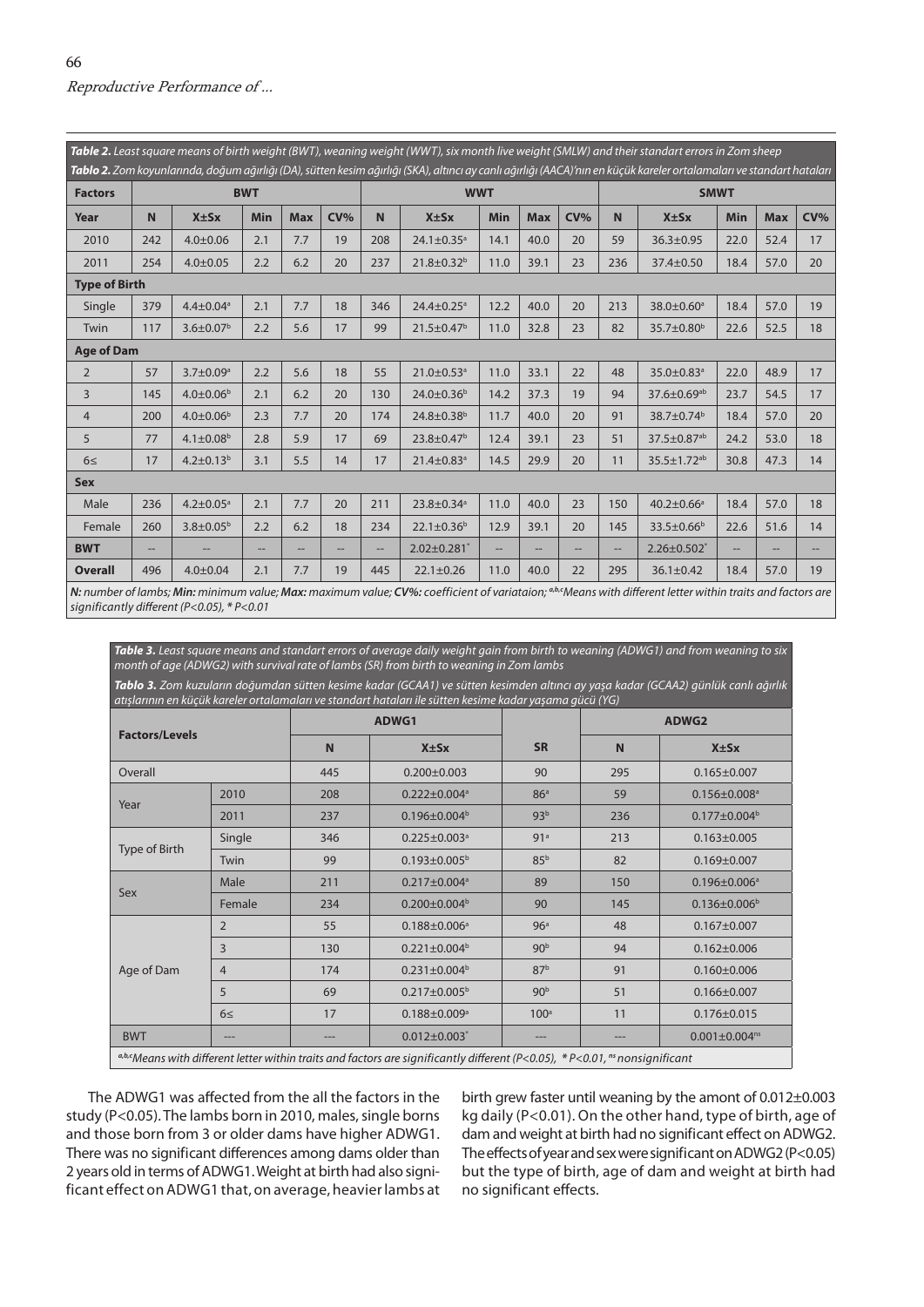### <span id="page-4-0"></span>**DISCUSSION**

#### *Reproductive Performance of Ewes and Lamb Survival Rate (SR)*

The average lambing rate (LR), twinning rate (TW), fecundity (FEC) and litter size (LITS) were 94% (91% to 96%) and 17% (10% to 25%), 1.09 (1.04 to 1.16) and 1.17 (1.10 to 1.25), respectively, according to flocks and years. This results are higher than those reported for TW and LR on Akkaraman sheep<sup>8</sup>, and for FEC, LITS and LR<sup>9</sup> on Karakaş sheep and for LR <sup>10,11</sup> on Ramlıç and Tushin sheep.

The SR was estimated as 90% (85% to 100%) according to year, type of birth, sex and age of dam. There was no significant difference between male and female lambs in terms of SR. The effects of year, type of birth and age of dam on SR were significant (P<0.05). SR in the year 2011 was higher than that in 2010. Single born lambs had significantly higher SR than twin born lambs. Similar results were reported for Morkaraman and Kangal-Akkaraman lambs [12](#page-5-0) and for various pure or crossbred sheep [13-15](#page-5-0) while lower SR was reported on Akkaraman [12.](#page-5-0) The variation among the research results in terms of SR of lambs could be related to differences in managemental conditions in the flocks and the care that the lambs have been subjected to until weaning.

#### *Lambs Growth Performance*

*Birth Weight (BWT):* In the present study, the average BWT were found as 4.0±0.04 kg varied between 3.6±0.07 and 4.4±0.04 kg based on type of birth, age of dam and sex of lamb. Our results are similar to reports in previous studies [8,12,16-19.](#page-5-0) They reported that BWT were significantly affected by age of dam, type of birth and sex of lamb; females, twin borns and lambs born from young dams were lighter. However, in this study the effect of year was not significant on BWT. Nonsignificant effect of age of dam on BWT was reported in some other researches <sup>20</sup>. This results were similar to the reports in some studies <sup>16,21</sup> while were different from those in some other studies [11,20-23.](#page-5-0) The mean BWT was havier in males than females and similar to prior reports [20,22,23.](#page-5-0) On the contrary, insignificant effect of sex on BWT was reported on Anatolian Merino sheep  $^{24}$ . The effect of type of birth on BWT was significant and similar to the findings on Ramlıç, Karacabey Merino, Akkaraman, Morkaraman, Awassi, Konya Merino and Anatolian Merino sheep [11,16,20-23.](#page-5-0)

*Weaning Weight (WWT) and Six Month Live Weight (SMLW):* For WWT (22.1 kg), our results are similar to reports<sup>12</sup> in previous studies on Morkaraman and Kangal-Akkaraman lambs. The effect of year was significant and similar to those reported on Konya Merino, Karacabey Merino, Akkaraman and Awassi sheep<sup>25</sup> while insignificant effect of year was reported on WW[T 16,20](#page-5-0). This can be explained as that environmental and managemental conditions varies from year to year. The effects of sex on WWT were significant (P<0.05) and males were havier at weaning than females. This result

is similar to previous studie[s 11,19,20,23](#page-5-0) but different from some others<sup>8</sup> in which the sex effect was not significant on WWT. The effect of type of birth on WWT was significant (P<0.05) and similar to the results in the studies conducted on Karacabey Merino, Akkaraman, Morkaraman, Ramlıç, Awassi, Konya Merino and Anatolian Merino sheep [11,16,20.](#page-5-0) The effect of age of dam on WWT was significant and contradicts with some previous reports [20.](#page-5-0) For SMLW (36.11 kg), similar values were reported on Morkaraman and Kangal-Akkaraman lambs [12.](#page-5-0) 

*Average Daily Weight Gains (ADWGs):* The least square means and standart errors of ADWG1 and ADWG2 are presented in *[Table 3](#page-3-0)*. The all factors in this study were significant on ADWG1 (P<0.05), but only the effects of year and sex were significant on ADWG2 (P<0.05) showing that males grow faster than females between weaning to six month of age. For ADWG1, significant effects of year, sex, and type of birth were reported in previous studies <sup>20,25</sup> and in agreement with our results. However, the effect of age of dam was not significant in this study conratdicting to previous reports [20.](#page-5-0) 

In conclusion, lamb's sex was significant for all traits except SR. For all growth traits in this study, males had higher values then females. Differences in body weight between male and female could be occuring due to the reason that males and females differ in sexual chromosomes, physiological characteristics and endocrinal system [26.](#page-5-0) In this study, the effect of type of birth was significant on BWT, WWT, SMLW, ADWG1 and SR. Single borns' body weight in all ages and their average daily weight gain were higher than twins due possibly to reason that the ewes with single lamb give all its care to one lamb comparing to ewes with multiple lambs. Thus, single born lambs receive more care and milk from their mother and ends up with high WWT, ADWG1, consequently high SMLW and ADWG2 due to the reason of high correlation between WWT and SML[W 27,28.](#page-5-0) The effect of age of dam was significant on WWT, SMLW, ADWG1. The lambs produced by dams of moderate ages (3, 4, and 5) have more weight than other lambs produced by young or old dams (2 or 6 and older). This difference could be related to lower capacity of milking in association with young or old ewes in comparison to ewes of moderate ages. Environmental factors are significant sources of variation for growth traits including body weight and average daily gains, and play an important role in expression of genetic potential. On the basis of analyses and regarding to high variation observed in the traits in question in this study, genetic improvement of Zom sheep in terms of growth trait and lamb survival rate are highly possible with a planned and continious selection program.

#### **REFERENCES**

**1. Ertuğrul M, Dellal G, Elmacı C, Akın A O, Pehlivan E, Soysal Mİ, Arat S:** Çiftlik Hayvanları Genetik Kaynaklarının Korunması ve Sürdürülebilir Kullanımı. *Türkiye Ziraat Mühendisleri Odası, VII Teknik Kongresi*, Milli Kütüphane Kongre Salonu, 2010.

**2. Kaymakçı M:** İleri Koyun Yetiştiriciliği. 2006, Bornova - İzmir.